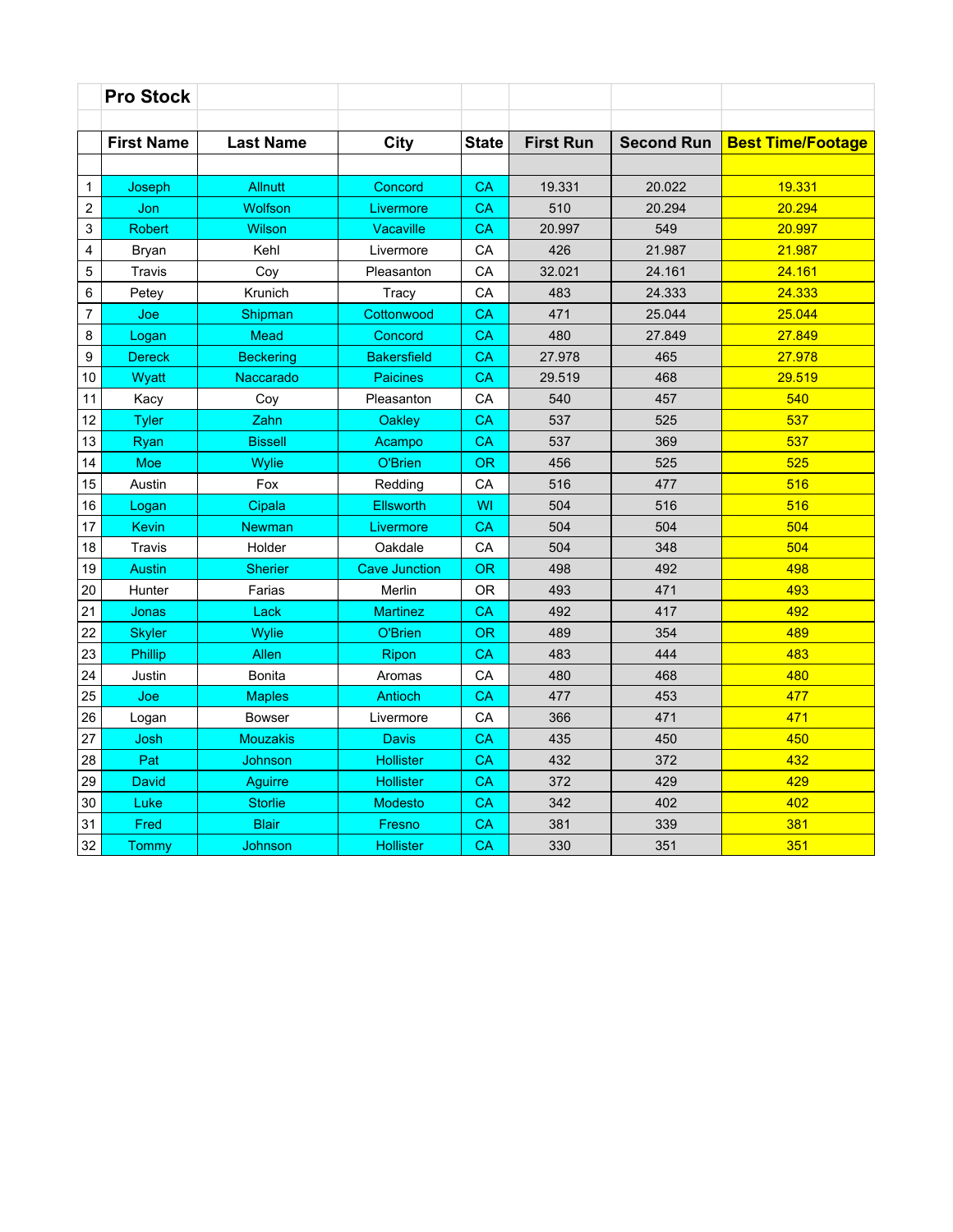|                | <b>Pro 450 Extended</b> |                  |                      |              |                  |                   |                          |
|----------------|-------------------------|------------------|----------------------|--------------|------------------|-------------------|--------------------------|
|                |                         |                  |                      |              |                  |                   |                          |
|                | <b>First Name</b>       | <b>Last Name</b> | City                 | <b>State</b> | <b>First Run</b> | <b>Second Run</b> | <b>Best Time/Footage</b> |
|                |                         |                  |                      |              |                  |                   |                          |
| 1              | Logan                   | Mead             | Concord              | CA           | 19.511           | 16.208            | 16.208                   |
| $\overline{c}$ | <b>Robert</b>           | <b>Wilson</b>    | <b>Vacaville</b>     | CA           | 16.837           | 17.24             | 16.837                   |
| 3              | Petey                   | <b>Krunich</b>   | <b>Tracy</b>         | CA           | 20.201           | 17.028            | 17.028                   |
| 4              | Logan                   | Cipala           | Ellsworth            | WI           | 21.441           | 17.602            | 17.602                   |
| 5              | Joseph                  | <b>Allnutt</b>   | Concord              | CA           | 17.646           | 390               | 17.646                   |
| 6              | Joe                     | Shipman          | Cottonwood           | CA           | 18.397           | 17.65             | 17.65                    |
| $\overline{7}$ | Josh                    | <b>Mouzakis</b>  | Davis                | CA           | 516              | 17.986            | 17.986                   |
| 8              | <b>Phillip</b>          | Allen            | Ripon                | <b>CA</b>    | 18.141           | 558               | 18.141                   |
| 9              | Jon                     | <b>Wolfson</b>   | Livermore            | CA           | 19.705           | 18.432            | 18.432                   |
| 10             | <b>Austin</b>           | <b>Sherier</b>   | <b>Cave Junction</b> | <b>OR</b>    | 438              | 19.34             | 19.34                    |
| 11             | <b>Matt</b>             | Garretty         | <b>Benicia</b>       | CA           | 22.262           | 20.387            | 20.387                   |
| 12             | Joe                     | <b>Maples</b>    | <b>Antioch</b>       | CA           | 20.427           | 366               | 20.427                   |
| 13             | <b>Skyler</b>           | Wylie            | O'Brien              | <b>OR</b>    | 22.03            | 20.855            | 20.855                   |
| 14             | <b>Dale</b>             | <b>Storlie</b>   | <b>Modesto</b>       | <b>CA</b>    | 345              | 21.502            | 21.502                   |
| 15             | <b>Tyler</b>            | Zahn             | <b>Oakley</b>        | CA           | 21.836           | 21.982            | 21.836                   |
| 16             | <b>Kevin</b>            | <b>Newman</b>    | Livermore            | CA           | 22.382           | 498               | 22.382                   |
| 17             | Wyatt                   | Naccarado        | <b>Paicines</b>      | CA           | 477              | 23.421            | 23.421                   |
| 18             | <b>Bailey</b>           | <b>Dillard</b>   | <b>Chester</b>       | CA           | 23.726           | 432               | 23.726                   |
| 19             | Pat                     | Prior            | Greenville           | CA           | 351              | 501               | 501                      |
| 20             | <b>Travis</b>           | <b>Holder</b>    | <b>Oakdale</b>       | CA           | 492              | 501               | 501                      |
| 21             | <b>Trov</b>             | <b>Doyle</b>     | San Jose             | CA           | 495              | 225               | 495                      |
| 22             | <b>Dominic</b>          | Tsukerman        | <b>Antioch</b>       | CA           | 378              | 492               | 492                      |
| 23             | Jacob                   | <b>Botelho</b>   | <b>Shasta Lake</b>   | CA           | 490              | 378               | 490                      |
| 24             | David                   | Aguirre          | <b>Hollister</b>     | <b>CA</b>    | 345              | 486               | 486                      |
| 25             | Moe                     | Wylie            | O'Brien              | <b>OR</b>    | 348              | 474               | 474                      |
| 26             | Geret                   | Losoya           | Orland               | CA           | 447              | 384               | 447                      |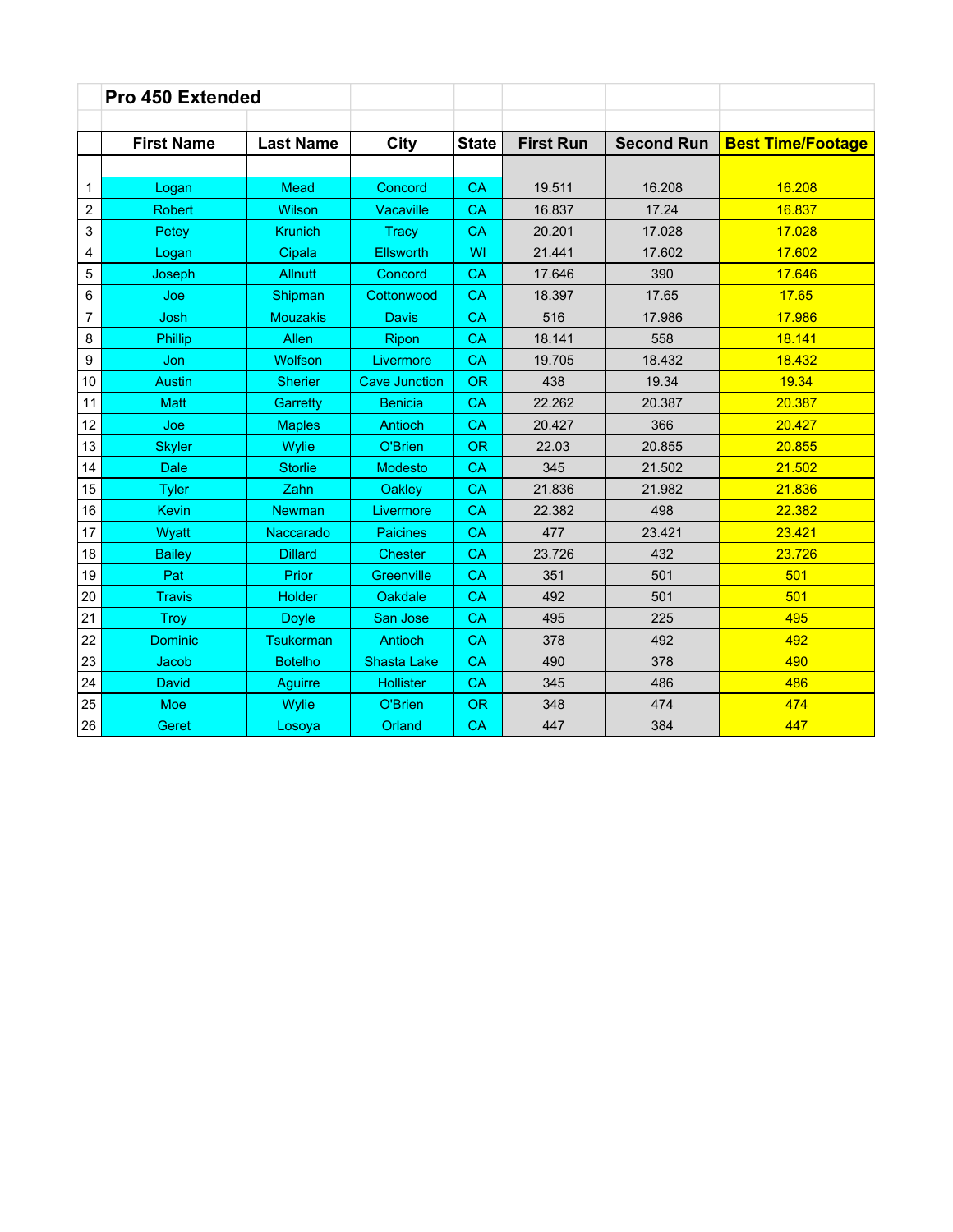|                  | Pro 451-Open      |                  |                      |              |                  |            |                          |
|------------------|-------------------|------------------|----------------------|--------------|------------------|------------|--------------------------|
|                  |                   |                  |                      |              |                  |            |                          |
|                  | <b>First Name</b> | <b>Last Name</b> | City                 | <b>State</b> | <b>First Run</b> | Second Run | <b>Best Time/Footage</b> |
|                  |                   |                  |                      |              |                  |            |                          |
| 1                | Logan             | Mead             | Concord              | <b>CA</b>    | 18.883           |            | 18.883                   |
| $\boldsymbol{2}$ | <b>Robert</b>     | Wilson           | Vacaville            | CA           | 19.678           | 19.00      | 19.00                    |
| 3                | Joe               | Shipman          | Cottonwood           | <b>CA</b>    | 19.321           | 435        | 19.321                   |
| 4                | <b>Kevin</b>      | <b>Newman</b>    | Livermore            | <b>CA</b>    | 23.407           | 19.568     | 19.568                   |
| $\mathbf 5$      | Phillip           | Allen            | Ripon                | <b>CA</b>    | 19.584           | 373        | 19.584                   |
| 6                | Josh              | <b>Mouzakis</b>  | <b>Davis</b>         | <b>CA</b>    | 21.456           | 19.748     | 19.748                   |
| $\overline{7}$   | Petey             | <b>Krunich</b>   | <b>Tracy</b>         | <b>CA</b>    | 20.31            | 535        | 20.31                    |
| 8                | Wyatt             | Naccarado        | <b>Paicines</b>      | <b>CA</b>    | 20.475           | 25.915     | 20.475                   |
| 9                | Luke              | <b>Storlie</b>   | <b>Modesto</b>       | CA           | 23.419           | 20.483     | 20.483                   |
| 10               | <b>Travis</b>     | Coy              | Pleasanton           | CA           | 21.395           | 20.554     | 20.554                   |
| 11               | <b>Travis</b>     | <b>Holder</b>    | Oakdale              | CA           | 20.657           | 22.809     | 20.657                   |
| 12               | Ryan              | <b>Bissell</b>   | Acampo               | <b>CA</b>    | 21.212           | 24.431     | 21.212                   |
| 13               | Joe               | <b>Maples</b>    | Antioch              | CA           | 21.472           | 23.504     | 21.472                   |
| 14               | Jon               | <b>Wolfson</b>   | Livermore            | <b>CA</b>    | 24.016           | 22.511     | 22.511                   |
| 15               | <b>Bailey</b>     | <b>Dillard</b>   | <b>Chester</b>       | CA           | 336              | 23.000     | 23.000                   |
| 16               | Logan             | Cipala           | <b>Ellsworth</b>     | <b>WI</b>    | 23.502           | 198        | 23.502                   |
| 17               | <b>Austin</b>     | Fox              | Redding              | CA           | 24.889           | 489        | 24.889                   |
| 18               | <b>Neal</b>       | <b>Smith</b>     | Pittsburg            | <b>CA</b>    | 450              | 25.194     | 25.194                   |
| 19               | <b>Dereck</b>     | <b>Beckering</b> | <b>Bakersfield</b>   | CA           | 25.343           | 26.074     | 25.343                   |
| 20               | Erik              | <b>Schaffer</b>  | Hayward              | <b>CA</b>    | 28.421           | 34.43      | 28.421                   |
| 21               | <b>Jeff</b>       | <b>Dillard</b>   | <b>Chester</b>       | <b>CA</b>    | 348              | 549        | 549                      |
| 22               | <b>Moe</b>        | Wylie            | O'Brien              | <b>OR</b>    | 537              | 381        | 537                      |
| 23               | <b>Tyler</b>      | Zahn             | <b>Oakley</b>        | CA           | 528              | 402        | 528                      |
| 24               | <b>Skyler</b>     | Wylie            | O'Brien              | <b>OR</b>    | 486              | 372        | 486                      |
| 25               | Jacob             | <b>Botelho</b>   | <b>Shasta Lake</b>   | CA           | 477              | 323        | 477                      |
| 26               | David             | Aguirre          | <b>Hollister</b>     | CA           | 330              | 459        | 459                      |
| 27               | <b>Matt</b>       | Garretty         | <b>Benecia</b>       | CA           | 444              | 411        | 444                      |
| 28               | <b>William</b>    | Wallace          | San Francisco        | <b>CA</b>    | 294              | 346        | 346                      |
| 29               | <b>Austin</b>     | <b>Sherier</b>   | <b>Cave Junction</b> | <b>OR</b>    | 222              | 325        | 325                      |
| 30               | Pat               | Johnson          | <b>Hollister</b>     | <b>CA</b>    | 294              | 36         | 294                      |
| 31               | <b>Dale</b>       | <b>Storlie</b>   | <b>Modesto</b>       | <b>CA</b>    | 198              |            | <b>198</b>               |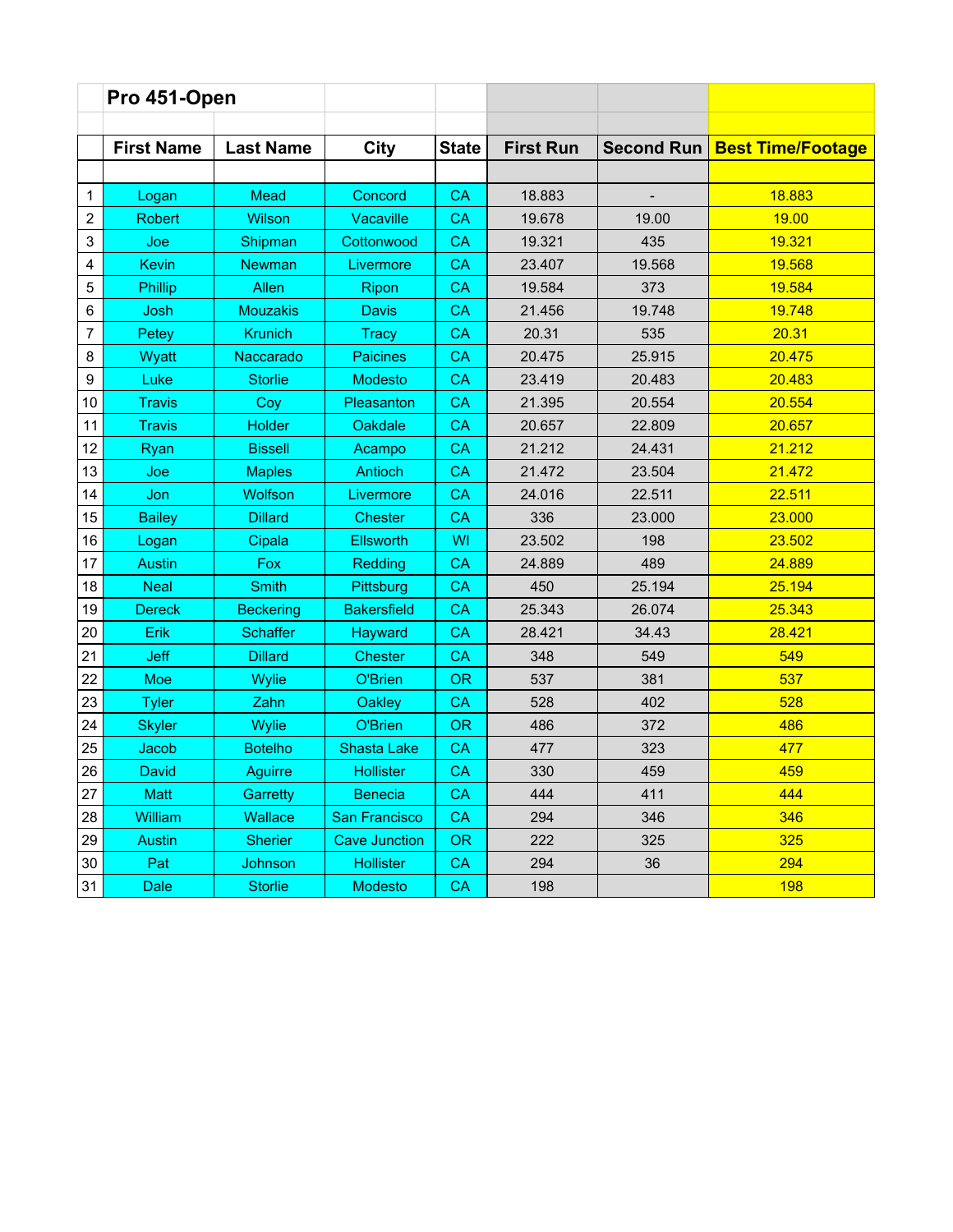|   | $0-50cc$          |                  |         |              |                  |     |     |
|---|-------------------|------------------|---------|--------------|------------------|-----|-----|
|   |                   |                  |         |              |                  |     |     |
|   | <b>First Name</b> | <b>Last Name</b> | City    | <b>State</b> | <b>First Run</b> |     |     |
|   |                   |                  |         |              |                  |     |     |
|   | Ireland           | Larraburu        | Rocklin | CA           | 309              | 348 | 348 |
| 2 | Rhett             | Byrkit           | Oakley  | CA           | 249              | 186 | 249 |
| 3 | Lillee            | Duncan           | Tracy   | CA           | 183              | 222 | 222 |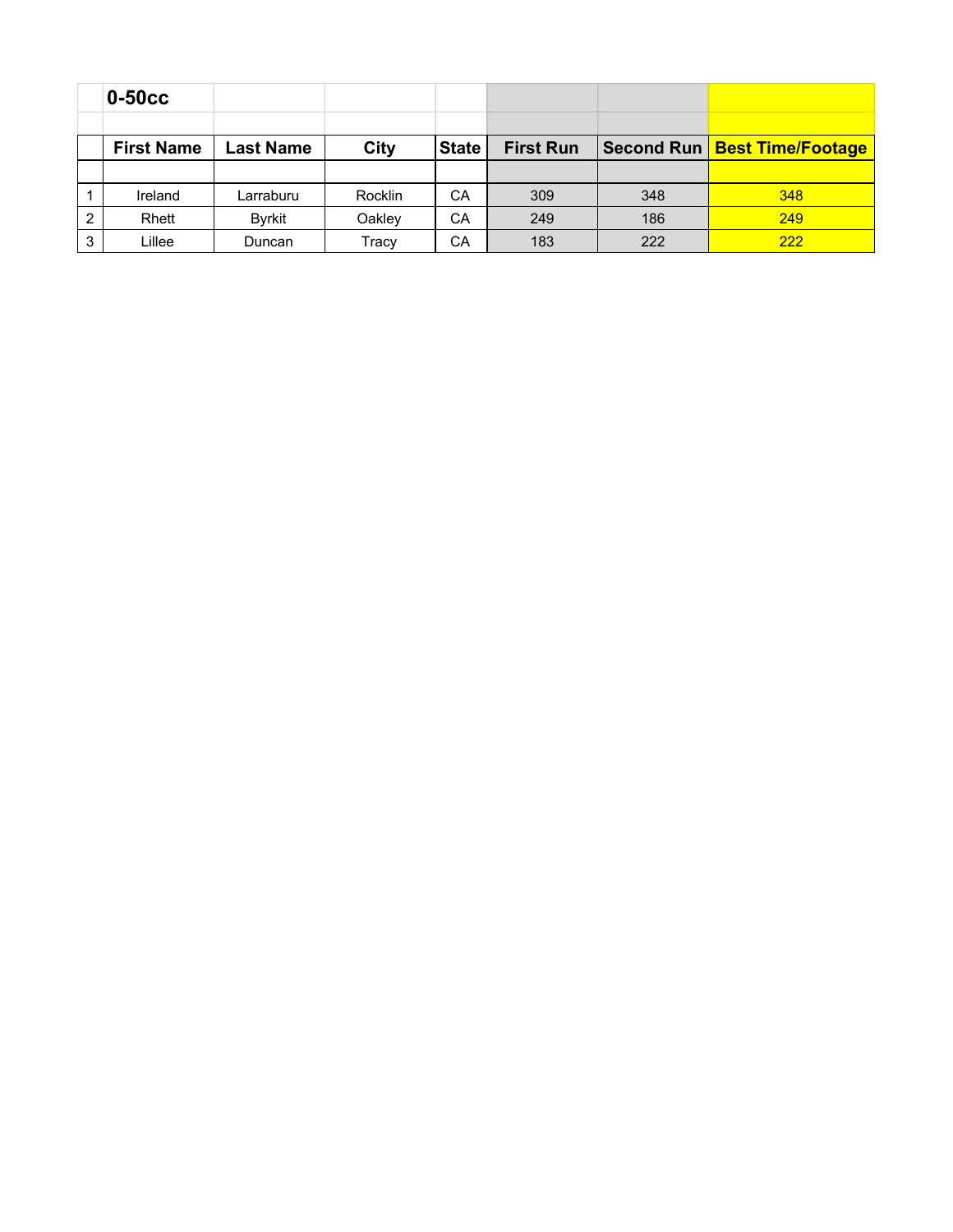|                | $0-65cc$          |                  |                  |              |                  |                   |                          |
|----------------|-------------------|------------------|------------------|--------------|------------------|-------------------|--------------------------|
|                | <b>First Name</b> | <b>Last Name</b> | City             | <b>State</b> | <b>First Run</b> | <b>Second Run</b> | <b>Best Time/Footage</b> |
|                |                   |                  |                  |              |                  |                   |                          |
|                | Ryder             | Lenior           | Avery            | CA           | 19.429           | 17.663            | 17.663                   |
| $\overline{2}$ | Landon            | Schweiger        | <b>Brentwood</b> | CA           | 19.248           |                   | 19.248                   |
| 3              | Max               | <b>Belichev</b>  | Hayward          | CA           | 19.79            | 468               | 19.79                    |
| 4              | Ryder             | Duncan           | Tracy            | CA           | 26.799           | 20.037            | 20.037                   |
| 5              | Jett              | Katarzy          | Tracy            | CA           | 30.221           | 423               | 30.221                   |
| 6              | <b>Blake</b>      | Stoneham         | Tracy            | CA           | 456              | 465               | 465                      |
| 7              | Troy              | <b>Marchion</b>  | <b>Dublin</b>    | CA           | 426              | 396               | 426                      |
| 8              | Hayden            | <b>Byrkit</b>    | Oakley           | CA           | 216              |                   | 216                      |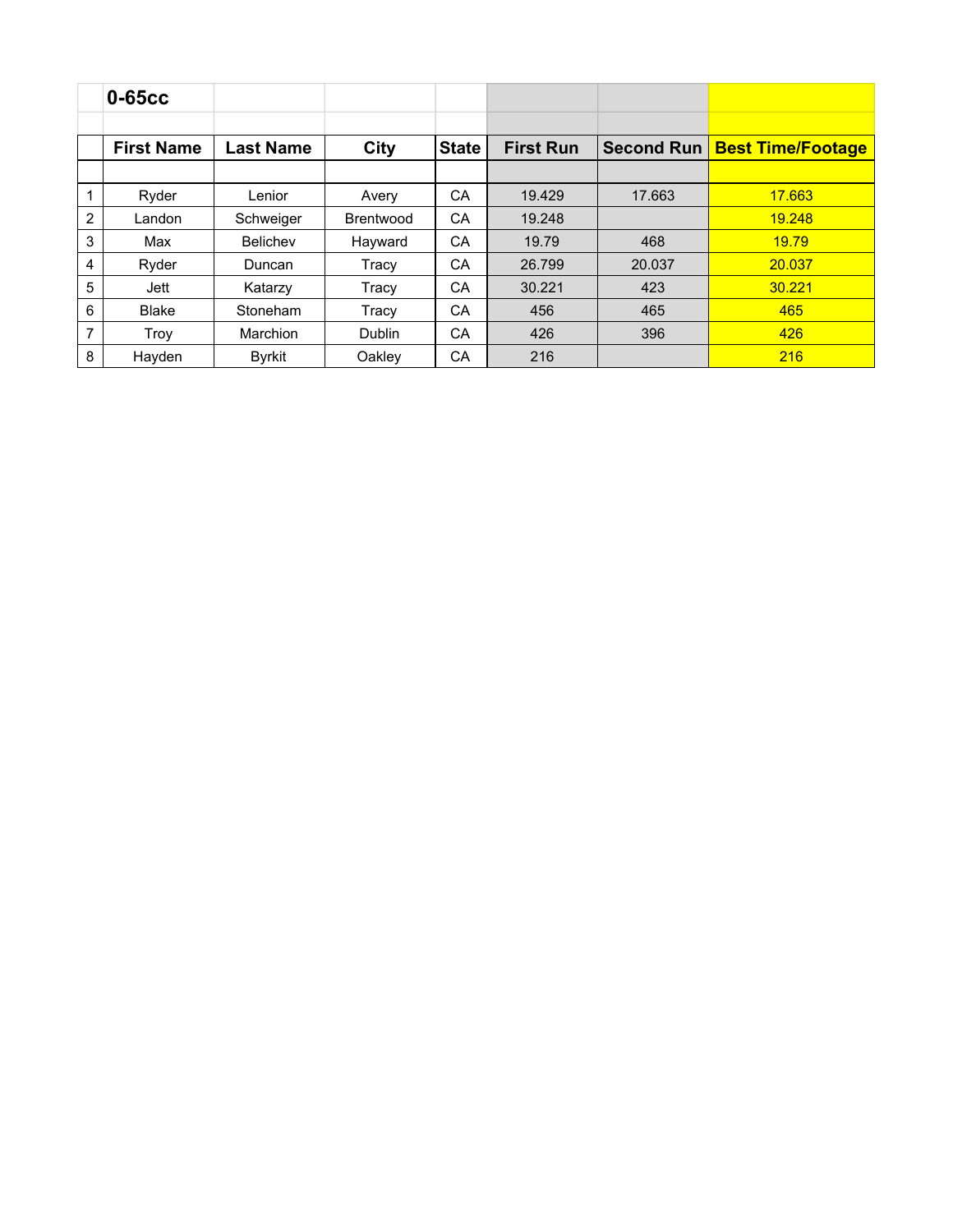|    | 79-112cc          |                  |                  |              |                  |                   |                          |
|----|-------------------|------------------|------------------|--------------|------------------|-------------------|--------------------------|
|    |                   |                  |                  |              |                  |                   |                          |
|    | <b>First Name</b> | <b>Last Name</b> | City             | <b>State</b> | <b>First Run</b> | <b>Second Run</b> | <b>Best Time/Footage</b> |
|    |                   |                  |                  |              |                  |                   |                          |
| 1  | Jett              | Katarzy          | Tracy            | CA           | 15.961           |                   | 15.961                   |
| 2  | Landon            | Schweiger        | <b>Brentwood</b> | Ca           | 16.623           | 17.19             | 16.623                   |
| 3  | Ryder             | Duncan           | Tracy            | CA           | 19.207           | 19.3              | 19.207                   |
| 4  | Kaeson            | Shipman          | Cottonwood       | CA           | 20.067           |                   | 20.067                   |
| 5  | Paul              | <b>Balbus</b>    | Hollister        | CA           | 22.14            |                   | 22.14                    |
| 6  | Max               | <b>Belichev</b>  | Hayward          | CA           | 462              | 25.542            | 25.542                   |
| 7  | Troy              | Marchion         | <b>Dublin</b>    | CA           | 378              | 540               | 540                      |
| 8  | Cheyanne          | <b>Ruelas</b>    | Hughson          | CA           | 465              | 459               | 465                      |
| 9  | Dylann            | Sachse           | Modesto          | CA           | 462              | 417               | 462                      |
| 10 | David             | Springer         | Patterson        | CA           | 459              |                   | 459                      |
| 11 | Jared             | Lack             | Martinez         | CA           | 453              | 420               | 453                      |
| 12 | Aiden             | Freitas          | Oakley           | CA           | 392              | 426               | 426                      |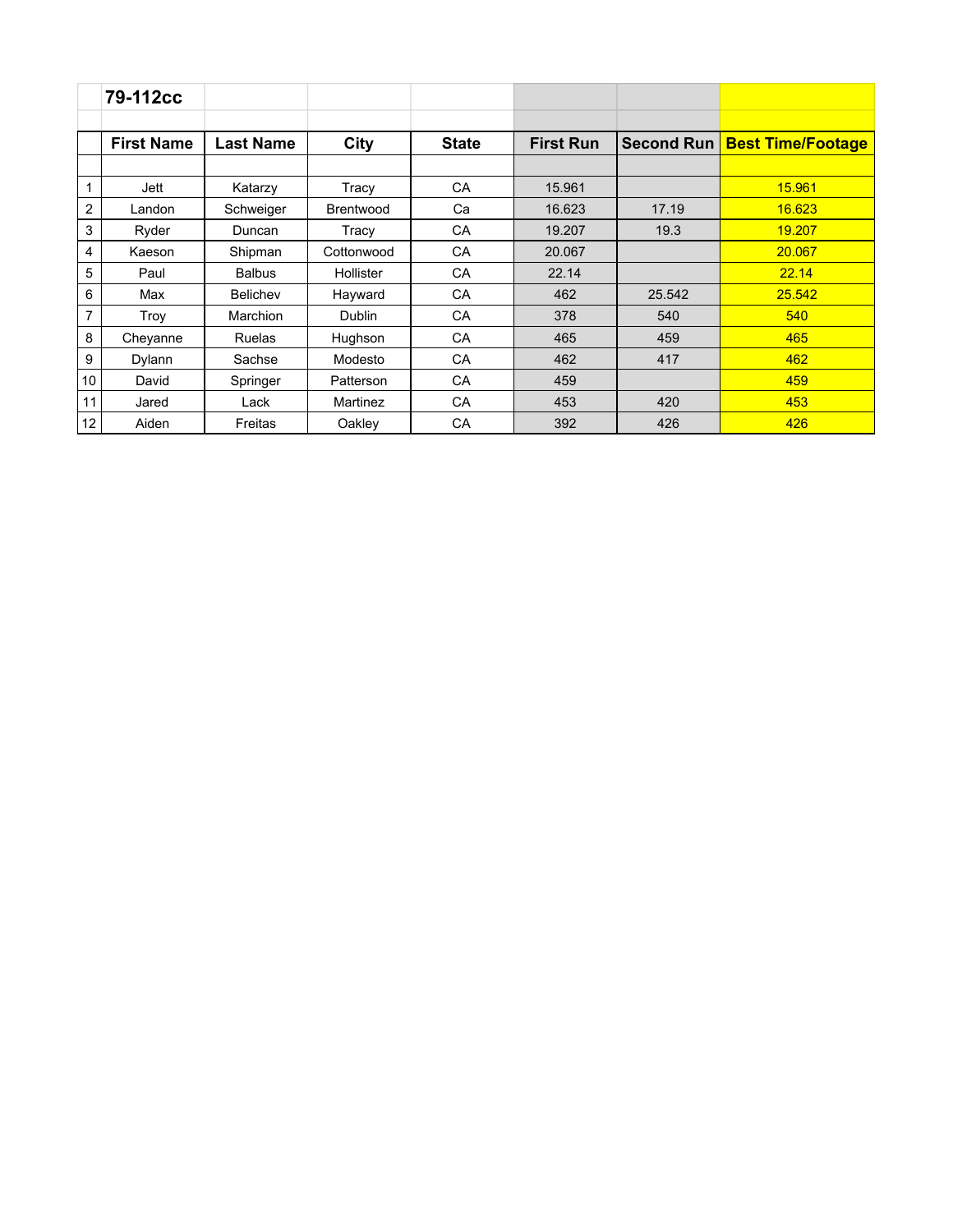|    | <b>125-250cc AM/Stock</b> |                  |                      |              |                  |            |                          |
|----|---------------------------|------------------|----------------------|--------------|------------------|------------|--------------------------|
|    | <b>First Name</b>         | <b>Last Name</b> | <b>City</b>          | <b>State</b> | <b>First Run</b> | Second Run | <b>Best Time/Footage</b> |
|    |                           |                  |                      |              |                  |            |                          |
| 1  | Morgan                    | Wheeler          | <b>Valley Spring</b> | <b>CA</b>    | 12.608           | 17.262     | 12.608                   |
| 2  | Tommy                     | Johnson          | Hollister            | CA           | 13.254           |            | 13.254                   |
| 3  | Ryan                      | Boardman         | San Jose             | CA           | 13.394           | 13.337     | 13.337                   |
| 4  | Sean                      | Raskopt          | <b>Brentwood</b>     | <b>CA</b>    | 14.851           | 13.52      | 13.52                    |
| 5  | Peter                     | Felise           | <b>Tres Pinos</b>    | <b>CA</b>    | 13.954           |            | 13.954                   |
| 6  | <b>Rick</b>               | Delong           | San Jose             | <b>CA</b>    | 14.191           | 14.323     | 14.191                   |
| 7  | TJ                        | Tyrforsson       | San Jose             | CA           | 14.712           | 16.689     | 14.712                   |
| 8  | Nathan                    | Nagengast        | Livermore            | Ca           | 14.857           | 15.747     | 14.857                   |
| 9  | Justin                    | Johnson          | Livermore            | <b>CA</b>    | 16.501           | 14.863     | 14.863                   |
| 10 | Joey                      | Lasiter          | Rescue               | <b>CA</b>    | 15.451           |            | 15.451                   |
| 11 | Rayce                     | Edwards          | Pleasanton           | <b>CA</b>    | 17.314           | 16.743     | 16.743                   |
| 12 | <b>Brody</b>              | McDaniel         | Avery                | <b>CA</b>    | 17.021           |            | 17.021                   |
| 13 | Joe                       | Hutchinson       | Angels Camp          | CA           | 20.887           | 18.235     | 18.235                   |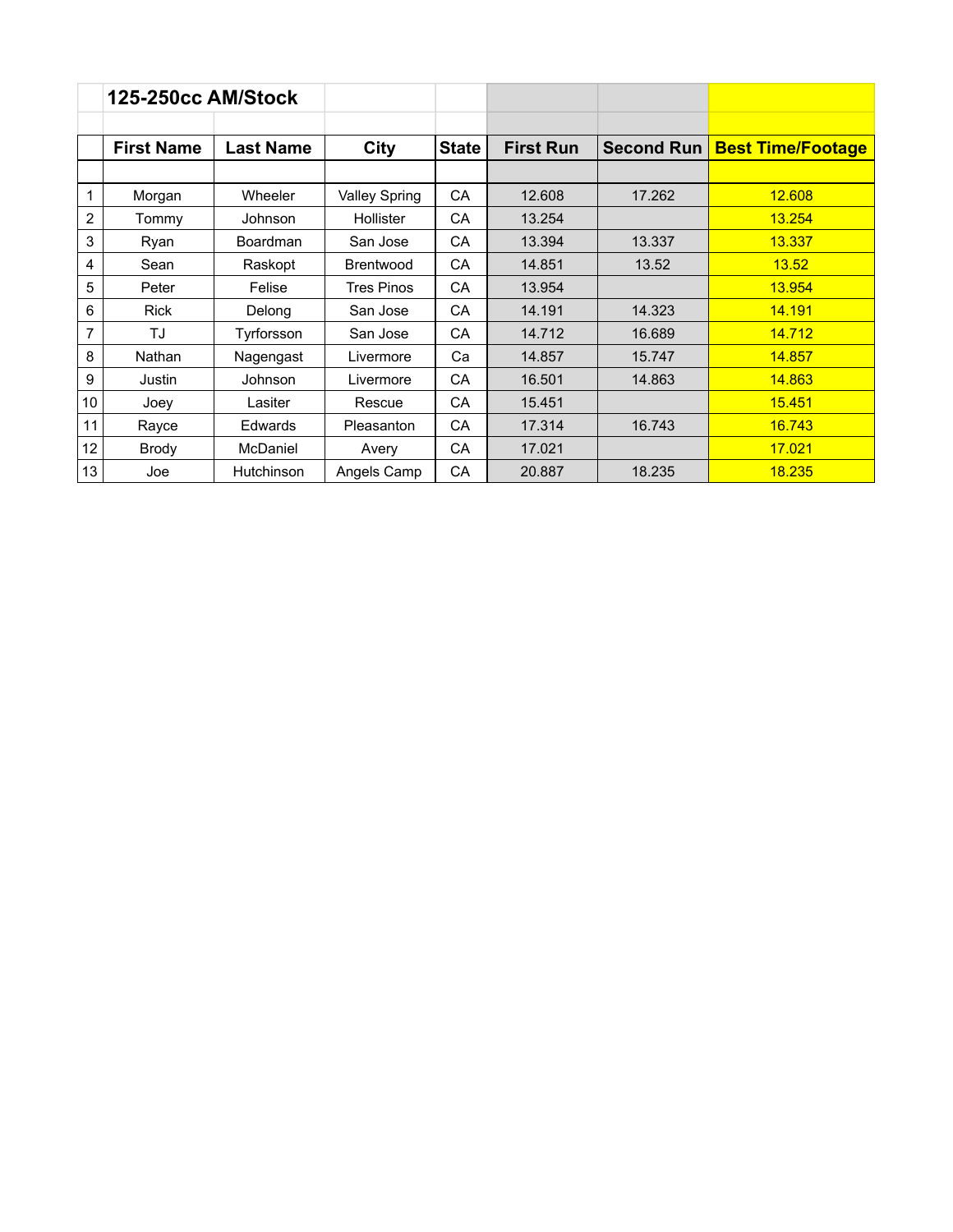|                | 251-550cc AM/Stock |                  |            |              |                  |                   |                          |
|----------------|--------------------|------------------|------------|--------------|------------------|-------------------|--------------------------|
|                | <b>First Name</b>  | <b>Last Name</b> | City       | <b>State</b> | <b>First Run</b> | <b>Second Run</b> | <b>Best Time/Footage</b> |
|                |                    |                  |            |              |                  |                   |                          |
| 1              | Ryan               | Lenior           | Avery      | CA           | 12.755           | 13.739            | 12.755                   |
| $\overline{c}$ | <b>Rick</b>        | Delong           | San Jose   | CA           | 13.862           | 12.847            | 12.847                   |
| 3              | Logan              | <b>Bowser</b>    | Livermore  | CA           | 14.001           |                   | 14.001                   |
| 4              | Jared              | <b>Ruelas</b>    | Houghson   | CA           | 14.311           | 14.663            | 14.311                   |
| 5              | Jonas              | Lack             | Martinez   | CA           | 479              | 14.313            | 14.313                   |
| 6              | Kerry              | Edwards          | Pleasanton | CA           | 14.326           | 14.322            | 14.322                   |
| $\overline{7}$ | Justin             | Gronley          | Sunol      | CA           | 14.33            |                   | 14.33                    |
| 8              | Austin             | <b>Hardwick</b>  | San Jose   | CA           | 18.247           | 14.608            | 14.608                   |
| 9              | Tyler              | Wallace          |            |              | 14.991           |                   | 14.991                   |
| 10             | Tyler              | Delong           | San Jose   | CA           | 15.228           | 17.184            | 15.228                   |
| 11             | <b>Tom</b>         | <b>Nelson</b>    | Orangevale | <b>CA</b>    | 15.281           |                   | 15.281                   |
| 12             | Louis              | Sachse           | Modesto    | CA           | 16.237           | 15.433            | 15.433                   |
| 13             | Jeff               | Acquistapace     | Napa       | CA           | 16.852           | 17.031            | 16.852                   |
| 14             | Scott              | Wheeler          | Modesto    | CA           | 17.904           | 17.262            | 17.262                   |
| 15             | Shane              | Gillespie        | Gilroy     | CA           | 19.136           |                   | 19.136                   |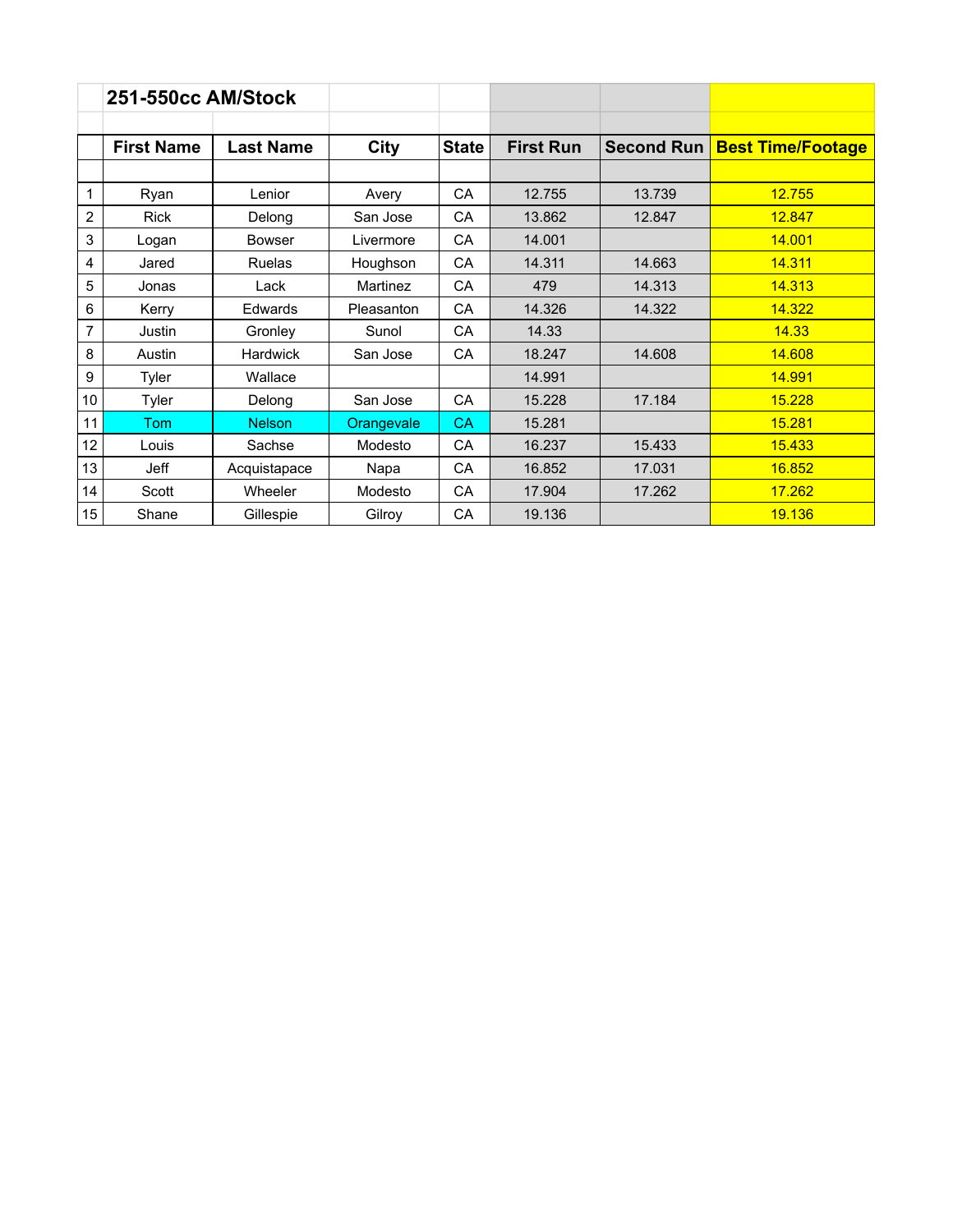| 0-550cc Women |                                       |        |               |              |                  |        |                              |
|---------------|---------------------------------------|--------|---------------|--------------|------------------|--------|------------------------------|
|               |                                       |        |               |              |                  |        |                              |
|               | <b>First Name</b><br><b>Last Name</b> |        | City          | <b>State</b> | <b>First Run</b> |        | Second Run Best Time/Footage |
|               |                                       |        |               |              |                  |        |                              |
|               | Selena                                | Larson | Discovery Bay | CА           | 16.948           | 17.306 | 16.948                       |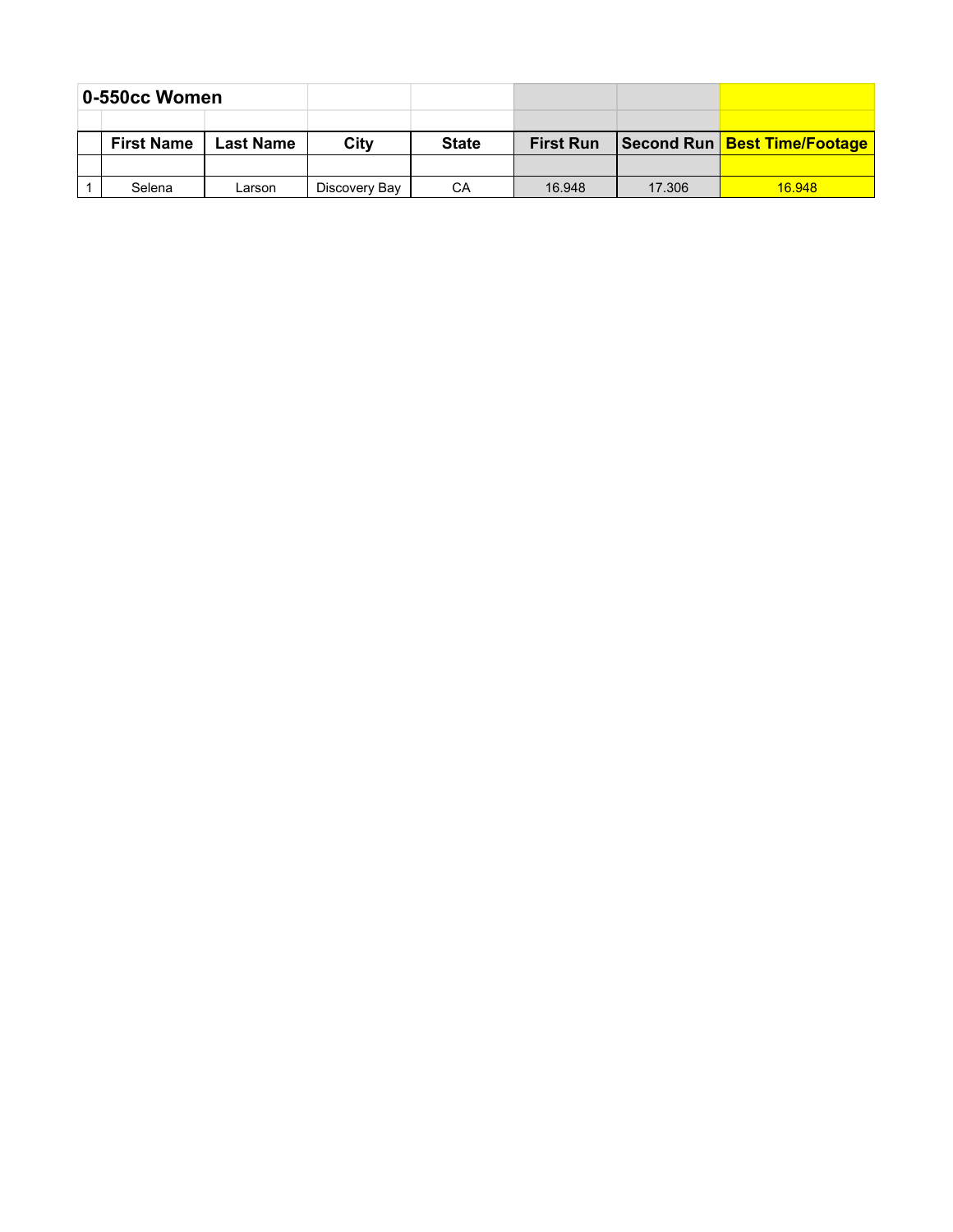| 125-250cc AM/Ext. |                  |            |              |                  |        |               |
|-------------------|------------------|------------|--------------|------------------|--------|---------------|
|                   |                  |            |              |                  |        |               |
| <b>First Name</b> | <b>Last Name</b> | City       | <b>State</b> | <b>First Run</b> |        |               |
|                   |                  |            |              |                  |        |               |
| Kaeson            | Shipman          | Cottonwood | CА           | 17.064           | 15.854 | <b>15.854</b> |
| Trent             | Low              | Hollister  | CА           | 16.3             | 16.325 | 16.3          |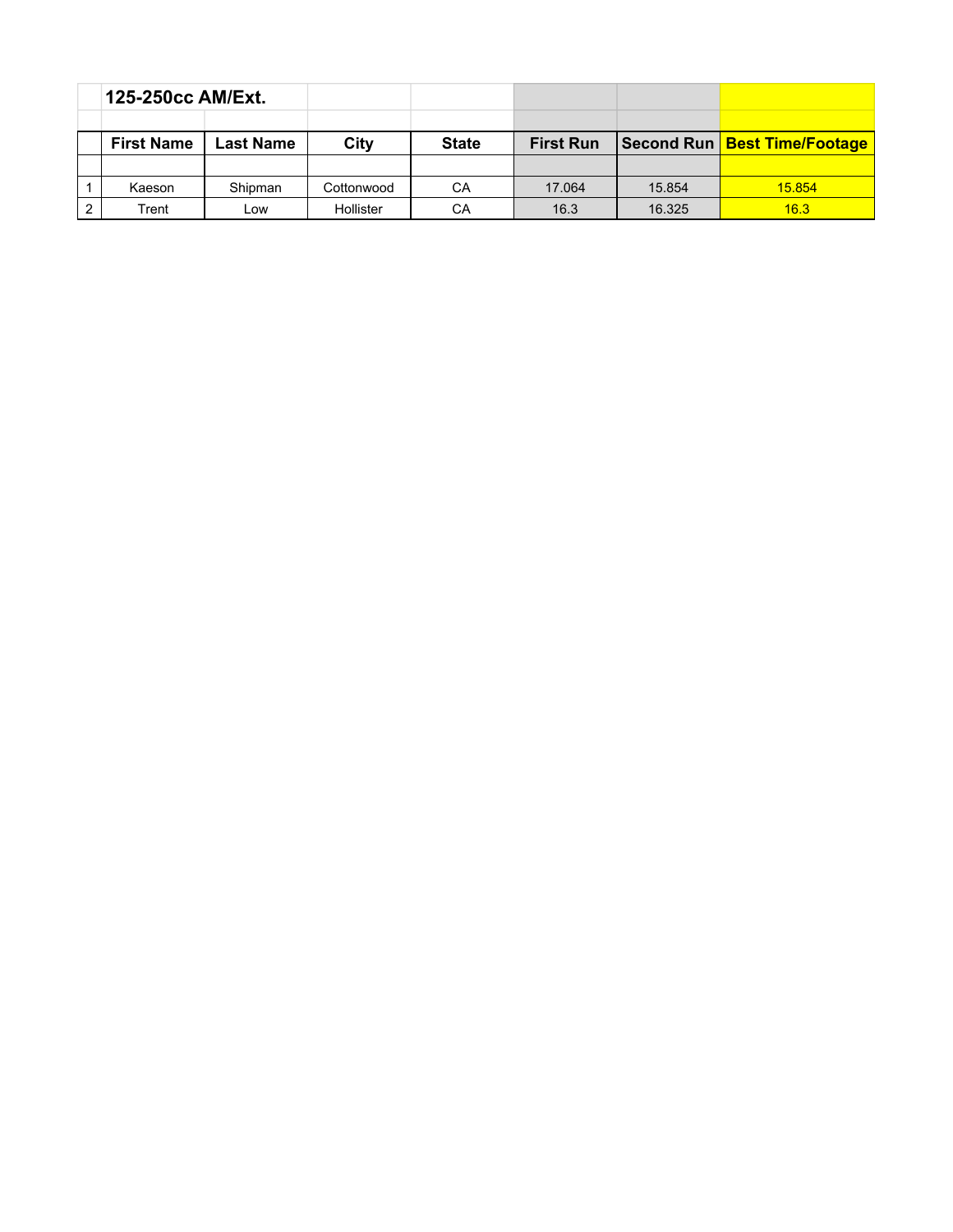|                | 251-450cc AM/Ext. |                  |           |              |                  |            |                          |
|----------------|-------------------|------------------|-----------|--------------|------------------|------------|--------------------------|
|                | <b>First Name</b> | <b>Last Name</b> | City      | <b>State</b> | <b>First Run</b> | Second Run | <b>Best Time/Footage</b> |
|                |                   |                  |           |              |                  |            |                          |
|                | Patrick           | Larraburu        | Rocklin   | CA           | 12.98            | 12.165     | 12.165                   |
| $\overline{2}$ | Hunter            | Farias           | Merlin    | 0R           | 12.837           | 13.164     | 12.837                   |
| 3              | Austin            | Somavia          | Hollister | CA           | 13.306           | 15.45      | 13.306                   |
| 4              | Kyler             | Barnard          | Tracy     | CA           | 13.676           | 13.698     | 13.676                   |
| 5              | Jason             | Miller           | Livermore | CA           | 15.663           | 15.684     | 15.663                   |
| 6              | David             | Springer         | Patterson | CA           | 16.309           | 15.682     | 15.682                   |
| 7              | Kaden             | Wetzel           | Morgan    | Hill         | 16.869           |            | 16.869                   |
| 8              | Ethan             | Brown            | Hollister | СA           | 306              |            | 306                      |